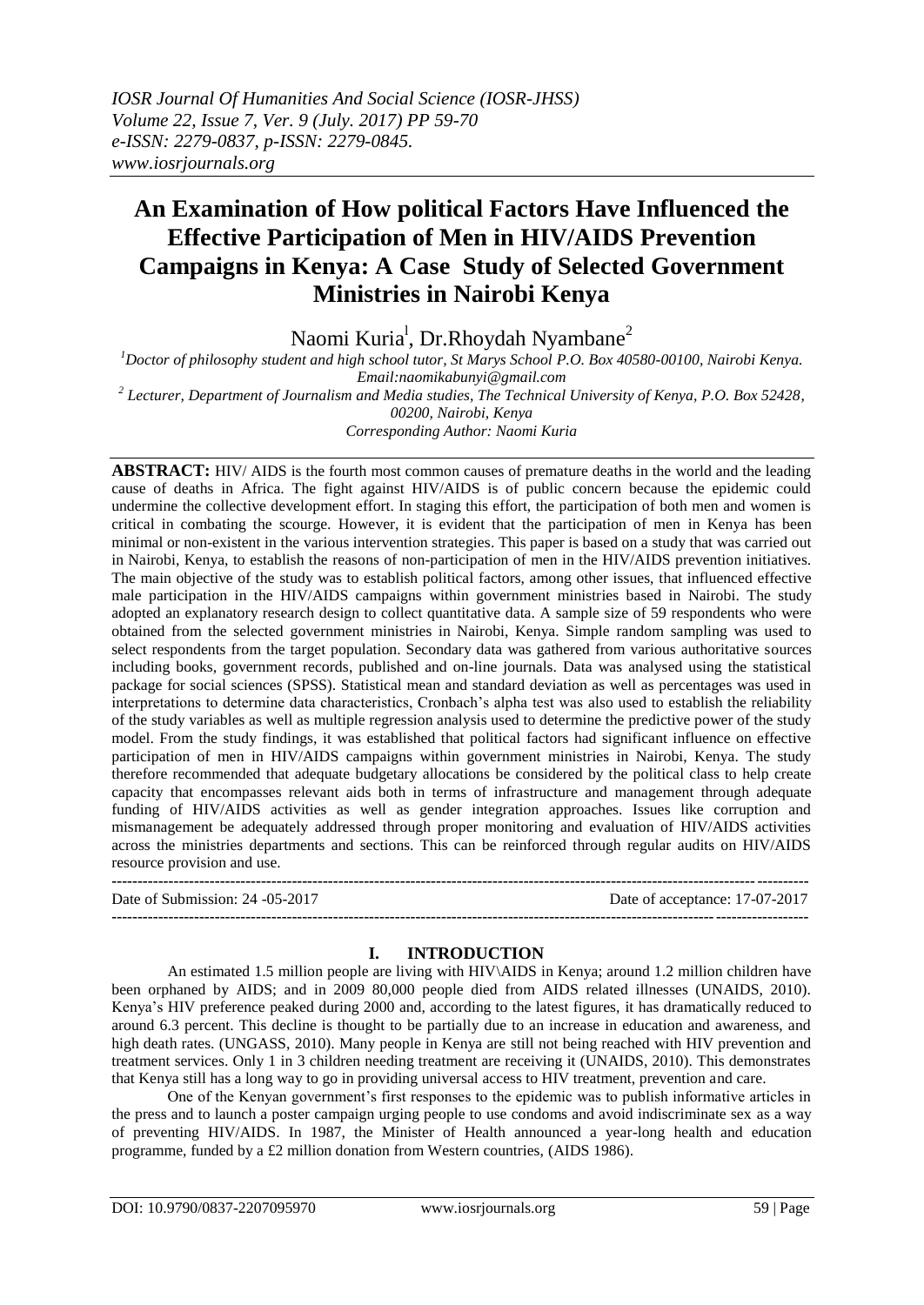By 1987 HIV/AIDS appeared to be spreading rapidly among the population and an estimated 1-2 percent of adults in Nairobi were infected with the virus (AIDS Newsletter, 1986), and between 1989 and 1991 HIV prevalence among pregnant women in the capital had increased from 6.5 percent to a staggering 13 percent (The New York Times, 1993).

The government was criticised for not responding aggressively to the emerging epidemic, unlike governments in its neighbouring countries, such as Uganda where much was being done to reduce the incidences of HIV/AIDS. The government was also accused of playing down the threat of AIDS because of the damage it could do to Kenya's tourism industry. By 1994 an estimated 100,000 people had already died from AIDS and 1 in 10 adults were infected with HIV (AIDS Newsletter 1994). In a speech at an AIDS awareness symposium in 1999, the then Kenyan President Daniel Arap Moi declared the HIV/AIDS epidemic a national disaster and National AIDS Control Council (NACC) was established to respond to the threat posed by the epidemic. Critics argued that in his speech, the President failed to promote the use of male condoms as a preventive measure and one effective way of tackling the epidemic especially among men because, it was reported that they were the ones who demanded for unprotected sex from women who depended on them for economic support.

Kenya's HIV epidemic has been categorized as generalized – meaning that HIV affects all sectors of the population. Nearly half of all new infections were transmitted during heterosexual sex whilst in a relationship and 20 percent during casual heterosexual sex. HIV prevalence is higher amongst specific groups and tends to differ according to location, gender and age. Various studies have revealed high HIV prevalence amongst a number of key affected groups, including sex workers, injecting drug users (IDUs), men who have sex with men (MSM), truck drivers and cross-border mobile populations, (UNGASS 2010).Some of these groups are marginalized within society – for example, homosexuality is illegal in Kenya and punishable by up to 14 years in prison according to the Kenyan Constitution.

Therefore these groups are difficult to reach with HIV prevention, treatment and care messages and the extent to which HIV is affecting these groups has not been fully explored. Up to one third of new infections in 2008 were within these 'most at risk populations' (UNGASS 2010).

In 2008, an estimated 3.8 percent of new HIV infections were among IDUs and in the capital, Nairobi, 5.8 percent of new infections were among IDUs (Strathdee, 2010). Laws prohibiting harm reduction services, such as needle and syringe exchanges, significantly hindered the prevention of new infections among IDUs. HIV infections are easily prevented in health care settings, nevertheless, 2.5 percent of new HIV infections occurred in health facilities during 2008 in Kenya (UNGASS, 2010). It is interesting to note that these groups of people, mostly affected by HIV/AIDS were difficult to reach with messages on prevention and do not want to come out in the open to discuss their sexual orientation habits and hence their non-participation in the HIV prevention efforts and hence the focus of this study.

# **II. EFFECTIVE PARTICIPATION OF MEN IN HIV/AIDS CAMPAIGNS**

The strategy of working with men and boys for gender equality was part of a paradigm shift which came to the fore in the mid-eighties in the continued struggle to seek more effective strategies to achieve the goals of equality, development and peace, which the world has pursued in the last three decades (FIDA, 2011). In Africa, the most active groups of men for gender equality have been formed by men who have felt left behind by women in organizing for change. They have been formed to fill the gap that men felt as they witnessed women gaining empowerment and providing support to other women in ways that men could never match. The post-Beijing focus on the girl child compared to the boy child proved to be a wake-up call to men, as they started comparing the girl and the boy child, thus recognizing many areas of disparity in the socialization of the boy child. The need for creating new masculinities has become popular as more men seek to understand how to transform male behavior (FIDA, 2011). The shift from the women in development approach to the gender and development approach was proposed after the Nairobi Conference (1985). This approach was embraced with enthusiasm because it seemed to offer yet another hope for the achievement of deeply valued and yet ever elusive goals. The initial stage of embracing and understanding the approach was controversial within the women's movement. Many women felt that it was a dilution or selling out of the women's struggle, while others felt that the new approach was a sound strategy for advancing the women's empowerment and gender equality goal. The gender approach entailed the shift from meeting women's basic needs to the focus on power relations between females and males in society (FIDA, 2011).

Many women today feel strongly that working with men and boys is diluting, diverting and even trivializing women struggle. Many hold the view that because men and boys are the beneficiaries of male privilege and the discrimination against women and girls, they can never fully understand the women's struggle. Many doubt that men and boys can be fully committed to a change that would mean them losing a lot of the privileges they enjoy, and which is bestowed upon them by the society. Traditionally, men and boys have leverage over girls and women. As the understanding of gender dynamics, their social construction,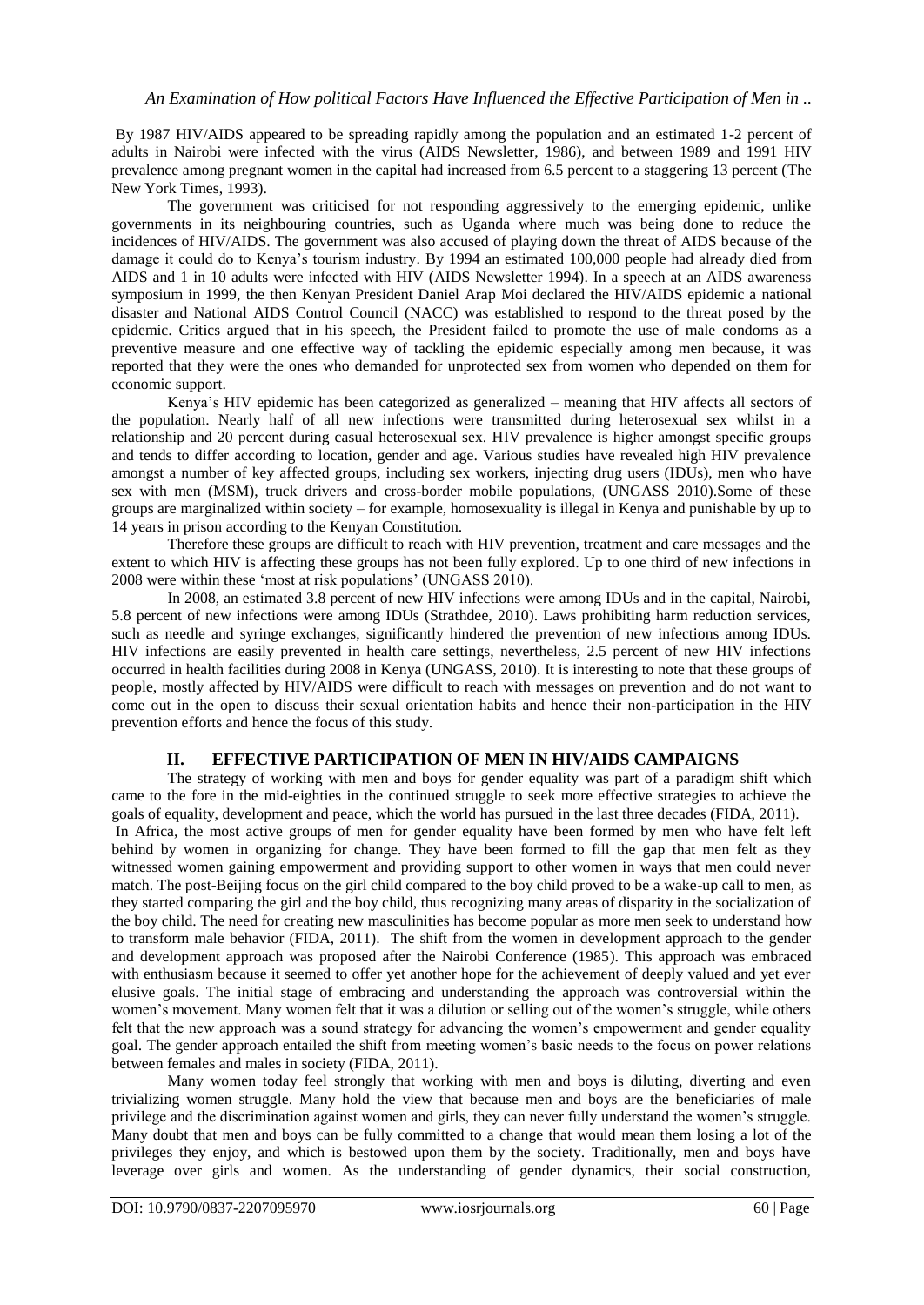masculinities, femininity and their impact on all groups in society deepens, it becomes clearer that males have many reasons to want to change, and that gender equality would have benefits for them, but for one reason or the other, they have failed to participate in the change initiatives (FIDA, 2011).

## **III. POLITICAL CONTEXT**

Political context is the crucial arena affecting research-policy linkages. Indeed, various attempts have been made to explain why certain countries and communities have responded to the crisis better than others. Some of the macro context issues are wealth, income distribution, culture, religion, governance and social cohesion. It is very difficult to analyse the impact of different political systems and governance issues on research-policy links regarding HIV/AIDS. This owes partly to: the absence of information on public sector institutions; the complexity of issues; and the difficulty in comparing data between countries. Nevertheless, for many, it is clear that success or failure in the fight against HIV/AIDS is determined significantly within the realm of politics. Given the sensitivity of the issue, and also the amount of money now involved, HIV/AIDS has become extremely politicized, (Putzel, 2003).

One key aspect of the political context is the degree of freedom, openness and competition within a particular system. Many have emphasised the importance of having an open democracy, but the evidence to support such a claim is mixed. On the one hand, Alan Whiteside, (2002) noted that: 'Condom use and behaviour change messages require a degree of openness in a society which is, unfortunately, not generally present'.The media in many countries has helped raise awareness of the findings of research on HIV/AIDS. However, media freedom is not enough: there are a large number of countries where media freedom exists but the policy response has been muted. The same conclusion applies to competitive politics, where there are success stories in both open societies and those under central control. The diversity of 'success' cases in responding to HIV/AIDS – including Thailand, Senegal, Brazil, Uganda and Cuba – raises interesting questions about what aspects of macro-political context matter. (UNGASS, 2010)

Of particular relevance to this research project, was Putzel, (2003) highlights; the importance of political leadership. This is most clear in the positive cases of Uganda and Senegal and the negative case of South Africa. What is not clear is whether this is a question of luck – or whether there are factors in these countries that make it more likely that those in power will exhibit such qualities.

A general issue is that the incentive structures for both policymakers and researchers are very important. Policymakers need to have more to gain than to lose in taking up the fight on HIV/AIDS. Although governments are increasingly speaking the right language, partly because of external incentives and pressures as well as internal ones, there has still been very little movement on the ground. This raises questions as to whether this is a result of limited real political buy-in or whether it is a question of a problem of implementation capacity (UNAIDS, 2009).

Another key issue affecting research uptake concerns the organization of political authority, (Putzel, (2003) argues that the legitimacy of local leaders and consensus around leadership helps influence the extent to which they listen to the evidence on HIV/AIDS. In particular, the influence of government among traditional or local leaders is crucial to translating policy to action. Putzel, (2003) concludes that we need a better understanding of why it may be legitimate for any leadership NOT to act vigorously on HIV/AIDS prevention. Action could then be taken on the basis of such understanding. A related challenge here is that policy makers often see (or want to see) HIV/AIDS as associated with marginal groups in society – and therefore do not feel pressure to respond. For example, in Eastern Europe and Russia, the major risk groups are drug users and prostitutes while, many politicians in Africa have disparagingly associated the disease with Western homosexuals. The tendency to associate the disease with marginal groups is also occurring in Latin America, (Putzel, 2003).

As highlighted above, implementation agencies and street-level bureaucrats play key roles in researchpolicy processes. Loewenson and McCoy (2004) outline the challenges for African health systems in this regard. They note the chronic under-resourcing of health systems, the underdevelopment of strategic public health leadership and the attrition of health personnel – issues of concern even before HIV/AIDS hit the agenda. They argue forcefully that health systems responding to HIV cannot be built from a patchwork of non-government, vertical, ad hoc services around a crumbling public sector core. Lack of resources is another key theme affecting the nature of policy response to research findings: funding may not be available to respond adequately. The implementation arena, and lack of implementation capacity, is increasingly recognized as a crucial gap regarding HIV policy. The recent World Bank MAP Interim Review (2004) emphasizes the importance of offering better technical guidance to implementation agencies on good practice, and developing greater technical support capacity especially for scaling up local responses, strategic planning capability, and appropriate national M&E systems to enhance the quality of interventions.

It is important to highlight at the outset the major difficulties with HIV research in developing countries and the major gaps in the data. At the RAPID workshop, Whiteside noted, 'It is very difficult to track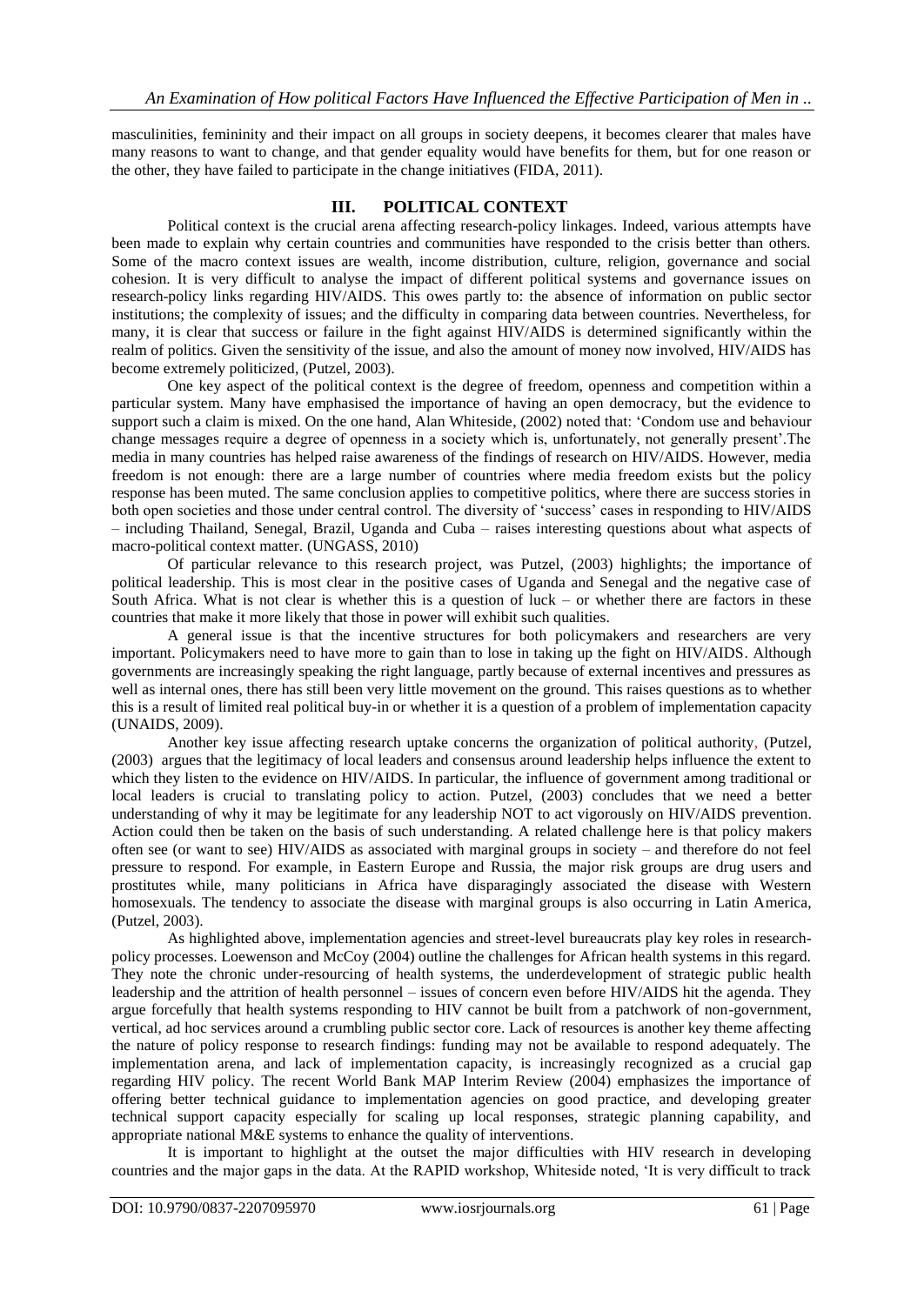the spread of such a fast developing disease in countries with poor research resources.' Furthermore, data can be highly sensitive; for example, mortality statistics are often contested and denied. In all the main policy arenas – surveillance; prevention; care and treatment; impact mitigation – evidence is missing, unreliable and often politicised. Sue Lucas made the interesting point that the current research agenda is dominated by retrospective input. Often, this is not the most relevant information when thinking about how we should respond next. (UNAIDS, 2010).

## **IV. STATEMENT OF THE PROBLEM**

Recent estimates peg the total number of people infected with HIV at around 40 million globally. Of these, an estimated two-thirds live in sub-Saharan Africa. In the struggle to combat the spread of HIV/AIDS in Africa, working with men and boys presents one possible approach, given the dominance of patriarchal ideologies and systems and the relationship between the low status of women and the spread of HIV/AIDS, (CHGA, 2011).

Working with men and boys is a new approach and experiences with it are recent, sketchy and much less tested. But the need for finding solutions is urgent and therefore all possible solutions must be employed to combat this life threatening situation. This is not the only way to go, but it is a definite way of getting some solutions.

Research has shown that men's involvement in HIV/AIDS related activities is low compared to that of women not just in Kenya but the world over. In addition, no archival evidence is available to indicate what could be the cause of this low involvement.

# **V. OBJECTIVE OF THE STUDY**

It is evident that in Kenya, men have not participated in the fight against HIV/AIDS for various factors such as culture, gender issues, policy and political factors. It is been argued that the Kenyan government has not paid enough attention to the HIV/AIDS epidemic prevention but instead given more budgetary allocation to areas such as the military, political parties and infrastructure, travel and so on, (KENWA, 2010). It is in this background that this study sought to establish and document factors that influence effective participation of men in HIV/AIDS campaigns in Kenya (Author, 2011). The study therefore sought to establish political factors that influence men participation in HIV/AIDS prevention strategies (FIDA, 2011).

## **VI. LITERATURE REVIEW**

The study looked at the literature that related to main objective of the study and that was to establish why men and boys' participation in HIV/AIDS prevention initiatives was minimal and what hindered their participation. The work with men and boys for gender equality is only one of the many strategies and approaches that must be combined to tackle the ever growing problem of inequality, injustice and oppression. The problem is so large, threatening and daunting, that different strategies must be devised to tackle it. The strategies must include women's empowerment, promoting gender equality, gender mainstreaming, the transformation of men and boys from the cultural inhibitions that hinder their participation in useful health habits including HIV/AIDS prevention. This must be done using integrated, people oriented approaches, ensuring sustainable livelihoods and a diversity of other approaches tried and tested in decades of the struggle towards a more equal and just society. (KENWA, 2010)

It is not one or the other, but often the combination of what is most appropriate, relevant or effective in given circumstances. For example, in the struggle to combat the spread of HIV/AIDS in Africa, working with men and boys presents one possible approach, given the dominance of patriarchal ideologies and systems and the relationship between the low status of women and the spread of HIV/AIDS. Working with men and boys is a new approach and experiences with it are recent, sketchy and much less tested. But the need for finding solutions is urgent and therefore all possible solutions must be employed to combat this life threatening situation. This is not the only way to go, but it is a definite way of getting some solutions. (CGHA, 2011)

There are many compelling reasons for involving men and boys in the struggle for gender equality. For a start, whether or not, justly, legally legitimately, fairly or appropriately most men hold the power, authority, control and privileges that are the contention for the gender equality struggle. They must be engaged as they will have to give (up, in, to, away, etc) something for the struggle to be won. Whether this is to be achieved through persuasion, coercion, political struggle, divine intervention, legislation, socialization, policy, social revolution or whatever means, they have to be involved. (FIDA, 2011).

Gender sensitive men as partners, fathers, sons, brothers, judges, magistrates, police officers, permanent secretaries, ministers and heads of state make significant difference because they believe in women and in their empowerment. The men for gender equality approach are a way of recognizing and deliberately mobilizing such men to be part of the solution. They are there in their thousands, and will actively participate in the struggle once the strategy to involve them is explicit and deliberate. (KENWA, 2010).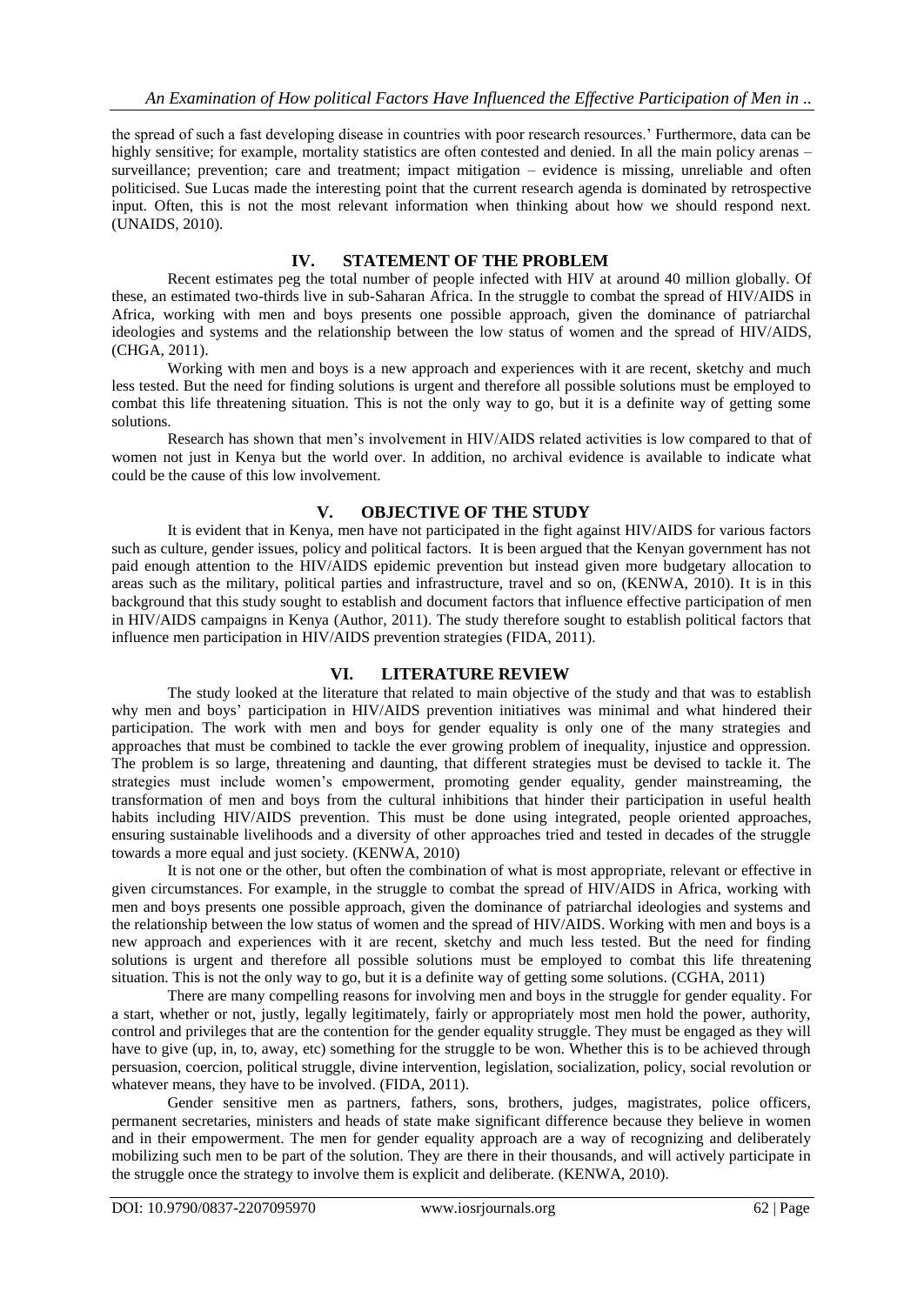The work with men is a strategy to multiply the number of men who will defy, confront and transform society and move society out of cultural, social and economic bondage. In the struggle against gender based violence and the spread of HIV/AIDS, which now pose a threat of a magnitude that is unprecedented in the history of our world, women have been and continue to be the greater victims relative to men. Many programmes target women with messages, advocacy, and counsel and support services. Still the problems continue to escalate unabated, causing the continuous and almost desperate search for solutions and answers (KENWA, 2010).

Gender analysis became a key tool for the unearthing of the unequal gender and power relations as the root cause of many of the social and economic ills facing society. The unequal impact of the HIV/AIDS pandemic on females relative to males is a crucial revelation from gender analysis. The powerlessness of women and girls to change their own situations is one of the obstacles that must be addressed. The power dynamics demand that men and boys must become key agents of change and transformation. With this shift of thinking, attention is gradually being turned to men and boys as partners to women and girls, as part of the solution to combating the scourge. Although this approach is still in its infancy, compared to other approaches, indications are that it holds a promise. (KENWA, 2010).

There is now evidence that in Africa more females are affected and infected by HIV/AIDS. However, most interventions have not addressed critical gender issues, for example, gendered and unfair division of labour, unequal access to resources including health care and services, women's powerlessness, low social worth and inability to make decisions even about their bodies. The HIV/AIDS has added burdens to an already over-burdened, powerless, victimized, oppressed and under-valued group. African villages are now overflowing with women victims of HIV/AIDS who contracted the virus in their bedrooms or because they were victims of rape, marital rape, polygamous relationships, incest, economic hardship and despair that drove them to commercial sex work, exploitation by relatives and a myriad of other factors whose root cause is gender inequality (KENWA, 2010).

Women can and are already doing a lot to cope with the pandemic, but men hold the remaining part of the solution. The predominant patriarchal society insists on control, subordination and the under valuing females, stereotyping males as stronger, better, higher value and leaders of women and society. It creates major problems for females and males of all ages, and nowhere has this been as evident as in the current situation where HIV/AIDS has ravaged humanity, especially in some countries of Africa. On the positive side, increasingly, some male visionaries have become aware that men are beneficiaries of an unfair and untenable system in which everybody eventually becomes a loser. The impact of over thirty years of the global campaign for the rights of women and gender equality is slowly transforming even the most patriarchal societies. The Beijing Conference particularly had such a profound impact on the lives of women and men that even in remote villages and communities; it is not uncommon to hear the name Beijing, correctly associated with the empowerment of women (FIDA, 2011).

In Africa, the most active groups of men for gender equality have been formed by men who have felt left behind by women in organizing for change. They have been formed to fill the gap that men felt as they witnessed women gaining empowerment and providing support to other women in ways that men could never match. The post-Beijing focus on the girl child compared to the boy child proved to be a wake-up call to men, as they started comparing the girl and the boy child, thus recognizing many areas of disparity in the socialization of the boy child. The need for creating new masculinities has become popular as more men seek to understand how to transform male behaviour (UNGASS, 2010)

The pursuit by gender responsive men to transform masculinities is the result of many years of study, analysis and experience. In many countries these male gender activists have observed that while patriarchy confers all the power to the male in society, there is a cost to pay for the things patriarchy has taught and allowed them. For example, male domination over women in matters of sexuality and the abuse of such power is a primary factor behind the HIV/AIDS pandemic. It is not a coincidence that the most patriarchal societies are the same societies where the pandemic is ravaging humanity with the greatest impact. The cost of patriarchal excesses manifests in the presence of more men in prisons, mental hospitals, victims of drug and alcohol abuse, and in gangs; and these conditions are also in turn impacting the spread of the HIV/AIDS and the inevitable end in graves (FIDA, 2011).

This fact has not escaped the notice of the visionary men in societies, in developing and developed countries. Attitudes are gradually changing as more men recognize the value and benefits of societies built on principles of gender equality, justice and freedom. Men who are concerned about the future generation of men are beginning to appreciate the need for constructing new and alternative masculinities, which will among other things inculcate gender equality as a social norm. More men are joining in activities to sensitize men on issues of gender and the dangers posed by such evils as gender based violence and the HIV/AIDS pandemic. Through these interventions men have started rethinking their roles and status regarding other issues such as reproductive health, family responsibility, including the nurturing and care of children. The role of men in socializing boys to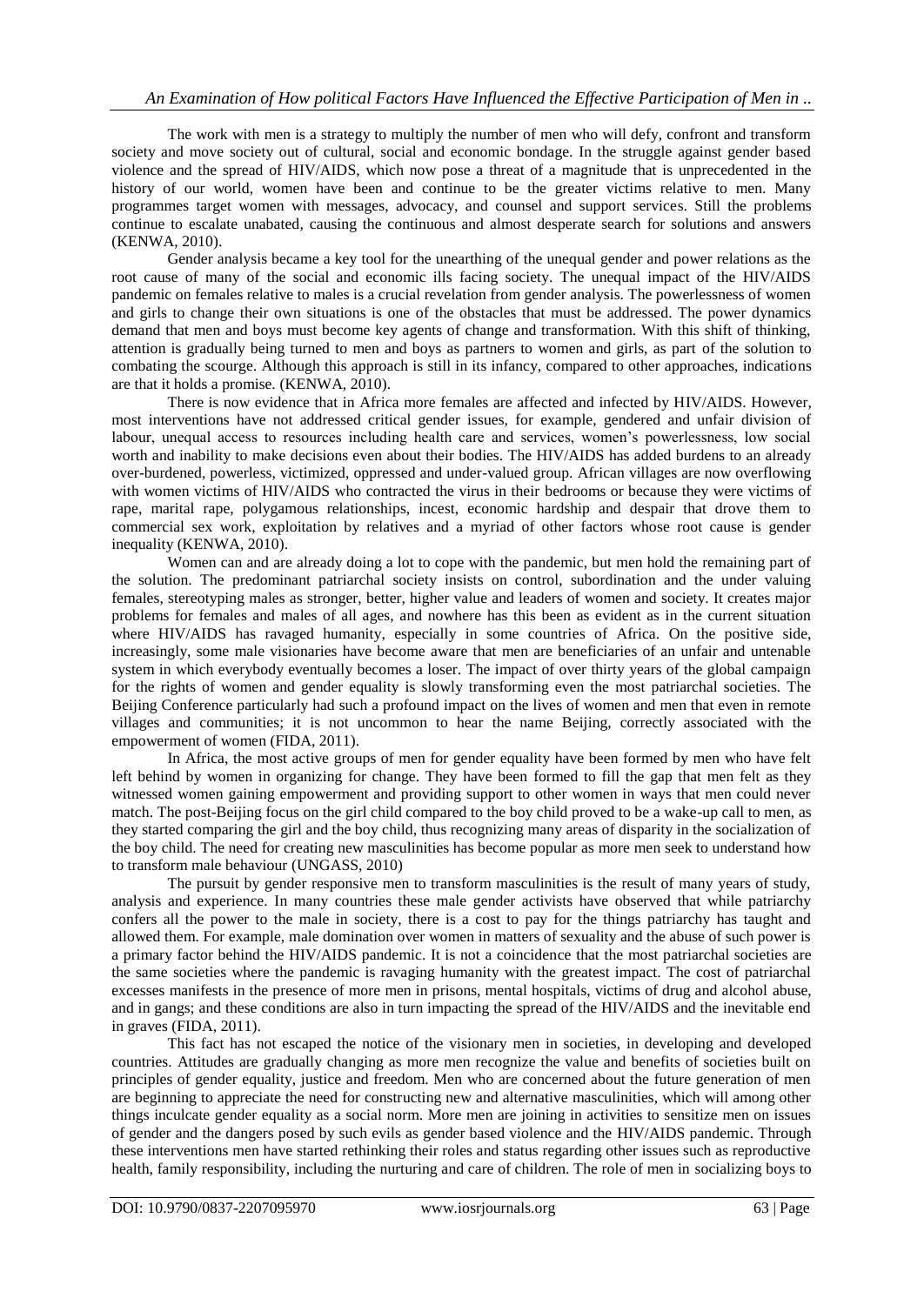develop new masculinities is one of the areas where programmes for the empowerment of the girl child have motivated men to act to empower the boy child.

#### **ii) Masculinity, Men and HIV/AIDS**

The concept of masculinity differs from one society to the other, depending on the socio-cultural situation. It is defined as a set of attributes, values, functions and behaviors that are considered normal conditions of men in a given culture. In most societies masculinity is culturally constructed as essentially into a dominant person who discriminates against and subordinates women and other men, especially those who do not conform to similar behaviour. Boys are socialized and modeled along this pattern from birth and through the life cycle. Social systems ensure compliance to this behaviour. Men who deviate from the defined behaviour are ostracized and assumed to take the side of women. The fear of being labeled as women keeps many men and boys from supporting gender equality and defending the rights of women (KENWA, 2010).

The socialization of boys and men regarding sexuality is one of the areas of masculinities that are of major concern to day, in face of the HIV/AIDS, especially in Africa. Most men and boys are socialized to believe that they are entitled to have sex and that it is natural to have many partners. Boys and men are socialized to believe that sex is their right and that they are entitled to it whenever they want it. Girls are socialized to be submissive, service oriented and self-sacrificial. They grow up believing it is their duty to serve and satisfy men. Some women believe the lie that it is natural for men to have many partners or to exercise power over them. Even when they know their partners are involved in risky behaviour, they lack the power to negotiate safe sex and to say no to irresponsible men (KENWA, 2010).

Polygamy is an accepted norm by both women and men in many societies; and multiple partners are justified as a form of informal polygamy. The informal polygamy is seen as a right to have sex with many women without obligations of fidelity or responsibility to the women or the children conceived in these relations. Widow inheritance, abduction, early marriage, female genital cutting and other cultural practices where men are the beneficiaries have increased the threat of HIV/AIDS for themselves and the women.

Men, women and children are at risk of HIV/AIDS. Men's vulnerability is made higher by their patterns of behaviour, modes of socialization, peer pressure, prevailing concepts of masculinity, alcohol and drug abuse, violence, hostile environments, cultural practices and norms. Men have significant control over women's sexual lives. Many use violence, psychological, economic or social pressure to insist on sex with their partners. Further they use the same advantages to have many sex partners. Even when aware of their own vulnerability, most women have little opportunity or power to protect themselves from HIV and other sexually transmitted infections (STIs). Men are placed at risk by masculine values, which discourage them from protecting themselves. In a recent consultation with some men in Nairobi, they traced the risky behaviour many of them indulge in to the way they were socialized and brought up to show masculine prowess and power over women and girls (FIDA, 2011).

Rape among men in prisons is a common occurrence, which may be through consent, rape or other forms of exploitation. Wars and political instability create refugees persons who are particularly vulnerable to HIV/AIDS because of a multiplicity of factors including inadequate protection, poverty, poor nutrition, inaccessibility to health services, the use of rape as a war weapon and forced transactional sex (FIDA, 2011).

Building partnerships between women and men and transforming socialization processes is the key strategy for addressing one of the root causes of the spread of the pandemic, the unequal gender power relations. The fight against the HIV/AIDS pandemic requires the efforts of everybody in society, especially men who hold the power of decision-making at every level of, from the bedroom to the Statehouses and other power bases of policy, politics and resources. Innovative, bold and rigorous approaches to HIV/AIDS prevention and care of those affected are urgently required and men are critical players at all these levels. Countries like Uganda that have made remarkable strides in halting the spread of the pandemic offer useful lessons, especially on how to mobilize and involve critical male players, including children both boys and girls in schools, young women and men in their peer groups, men in faith based groups, trade union groups, work places and communities. Male political leaders have a particularly important role to play in spreading the message, and as the President of Kenya Hon. Mwai Kibaki tells his fellow men in a continuing advocacy programme against HIV/AIDS, the choice is between life and death and they must choose life (KENWA, 2010).

The encounters with the communities lead to the creation of a group known as the "rapid response team" within the network. This team is at hand to support survivors of GBV, most of them young girls and occasionally boys. The team responds by taking survivors to the hospital, getting police and other legal support, counseling survivors and their families and following up on cases in courts to ensure justice is done. The team works in close collaboration with the Coalition Against Violence on Women (COVAW), the Federation of Women Lawyers (FIDA), local leaders, the police, hospitals, media houses and the government administration services to ensure provision of comprehensive services to survivors (UNAIDS, 2010).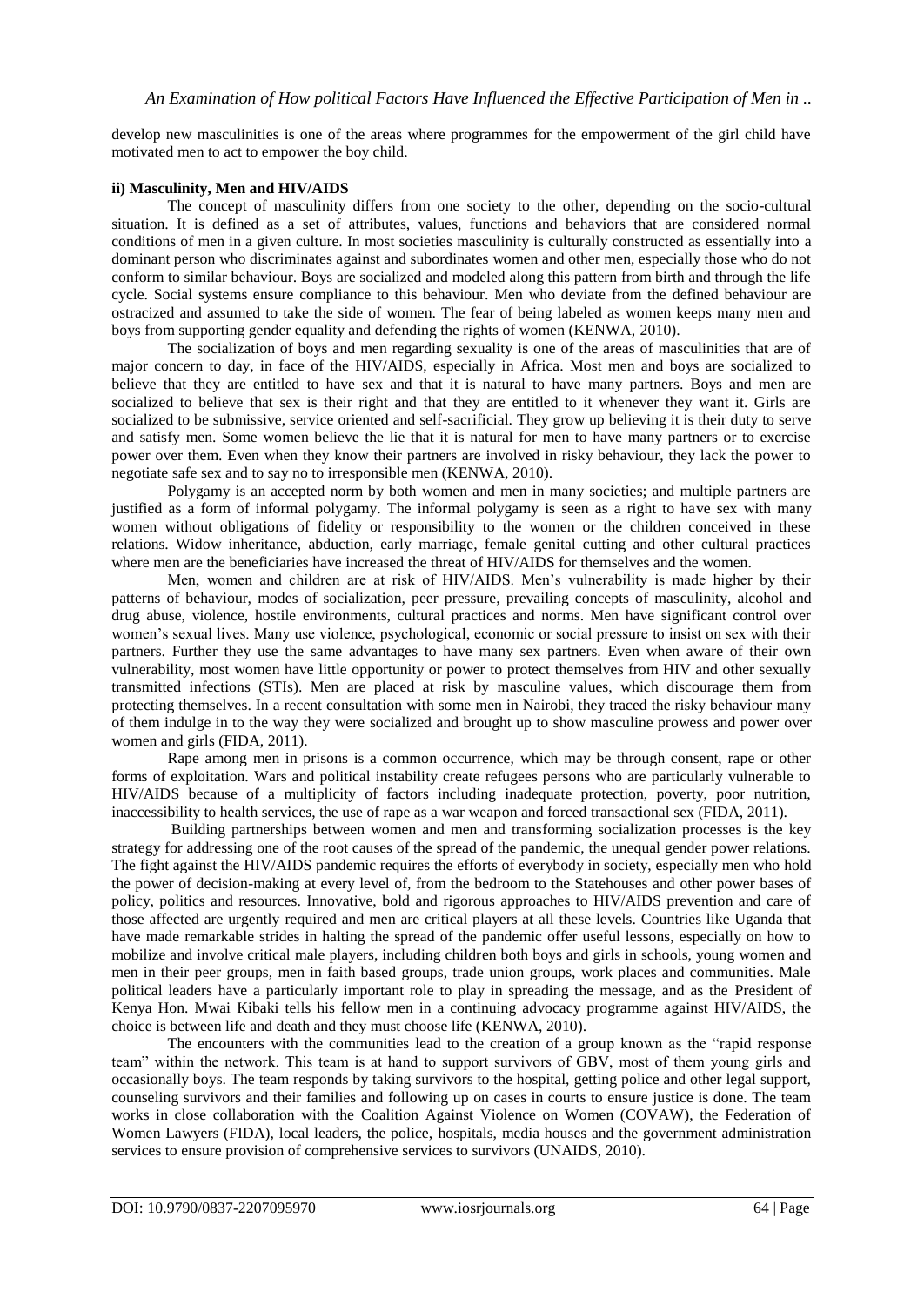Visionary men who have recognized that gender equality is the answer to many of the ills that have bedeviled society are to be found even in the most patriarchal societies. These include village elders who have seen generations of women and men play different roles in society and recognized the equal value of contributions of women and men; also recognizing the complementary nature of such roles. These men of vision also see the dangers of oppressing and subordinating one group of people in society and are the voice of reason in discussions with peers, in counselling younger people, in fighting for the rights of the oppressed and marginalized and in calling society to order. In the fight against HIV/AIDS and gender based violence these men have included prominent men in society as well as men living with HIV/AIDS (FIDA, 2011).

## **VII. THEORETICAL FRAMEWORK**

The study was guided by the AIDS Risk Reduction Model (ARRM), theory. Introduced in 1990, the theory provides a framework for explaining and predicting the behaviour change efforts of individuals specifically in relation to the sexual transmission of HIV/ AIDS.

A three-stage model, the ARRM incorporates several variables from other behaviour change theories, including the Health Belief Model, "efficacy" theory, emotional influences, and interpersonal processes. The stages, as well as the hypothesized factors that influence the successful completion of each stage are as follows (Catania, Kegeles and Coates, 1990).

The theory looks at three major stages of behaviour change:

*Recognition and labelling of one's behaviour as high risk***:** The theory hypothesized Influences*:* knowledge of sexual activities associated with HIV transmission; believing that one is personally susceptible to contracting HIV; believing that having AIDS is undesirable as well as social norms and networking.

*Making a commitment to reduce high-risk sexual contacts and to increase low-risk activities:*Hypothesized Influences*:* cost and benefits; enjoyment; response; self-efficacy; knowledge of the health utility and enjoy ability of a sexual practice, as well as social factors are believed to influence an individual's cost and benefit and self efficacy beliefs.

*Taking action*: This stage is broken down into three phases: Information seeking; obtaining remedies as well as enacting solutions. Depending on the individual, phases may occur concurrently or phases may be skipped.

This theory was relevant to this study in that it tries to explain why people take action towards the prevention of an occurrence or reasons why they fail to do so. The study was to establish why men participation in HIV/AIDS prevention initiatives was minimal or non- existent. The study also sought to establish the political factors that hindered their participation.

#### **Study Design**

## **VIII. METHODOLOGY**

This study employed a triangulation of explanatory and case study research designs that sought to gain an in-depth understanding on the political factors influencing the effective participation of men in HV/AIDS campaigns within government ministries' in Nairobi. Explanatory research will avoid invalid inferences as it focuses on answering the "why" question.

According to Mugenda and Mugenda (2003), a case study is an in-depth investigation of an individual, group, institution or phenomenon. Kombo and Tromp (2006), contend that a case study seeks to describe a unit in detail, in context and holistically. The researcher analyzed in detail the political factors influencing the effective participation of men in HV/AIDS campaigns within government ministries

# **IX. TARGET POPULATION**

Target population in statistics is the specific population about which information is desired. The target population of this study was the 23,550 employees working in government Ministries in Nairobi, Kenya, (PSC, 2011).Mugenda and Mugenda (2003) define a population as an entire group of individuals, events or objects having a common observable characteristic and therefore based on that the study.

The target population of this study was the 23,550 employees working in government ministries in Nairobi (PSC, 2011). But the proportion of the population that had the characteristic to be measured are those employees who deal with HIV/AIDS related issues and weere members of HIV/AIDS committees in each ministry. There are 942 employees in such committees in Nairobi. For this study a total sample size of 59 was considered adequate. Since 59 was the total sample size required, this was picked as a proportion of 942 using stratified random sampling.

A sample size of 59 was considered adequate based on proportion of 942 respondents calculated using the following formula for quantitative data:

n  $(1.96)^2$ . (0.04). (0.96)/ (0.05)<sup>2</sup>  $=$  59 (*approx*)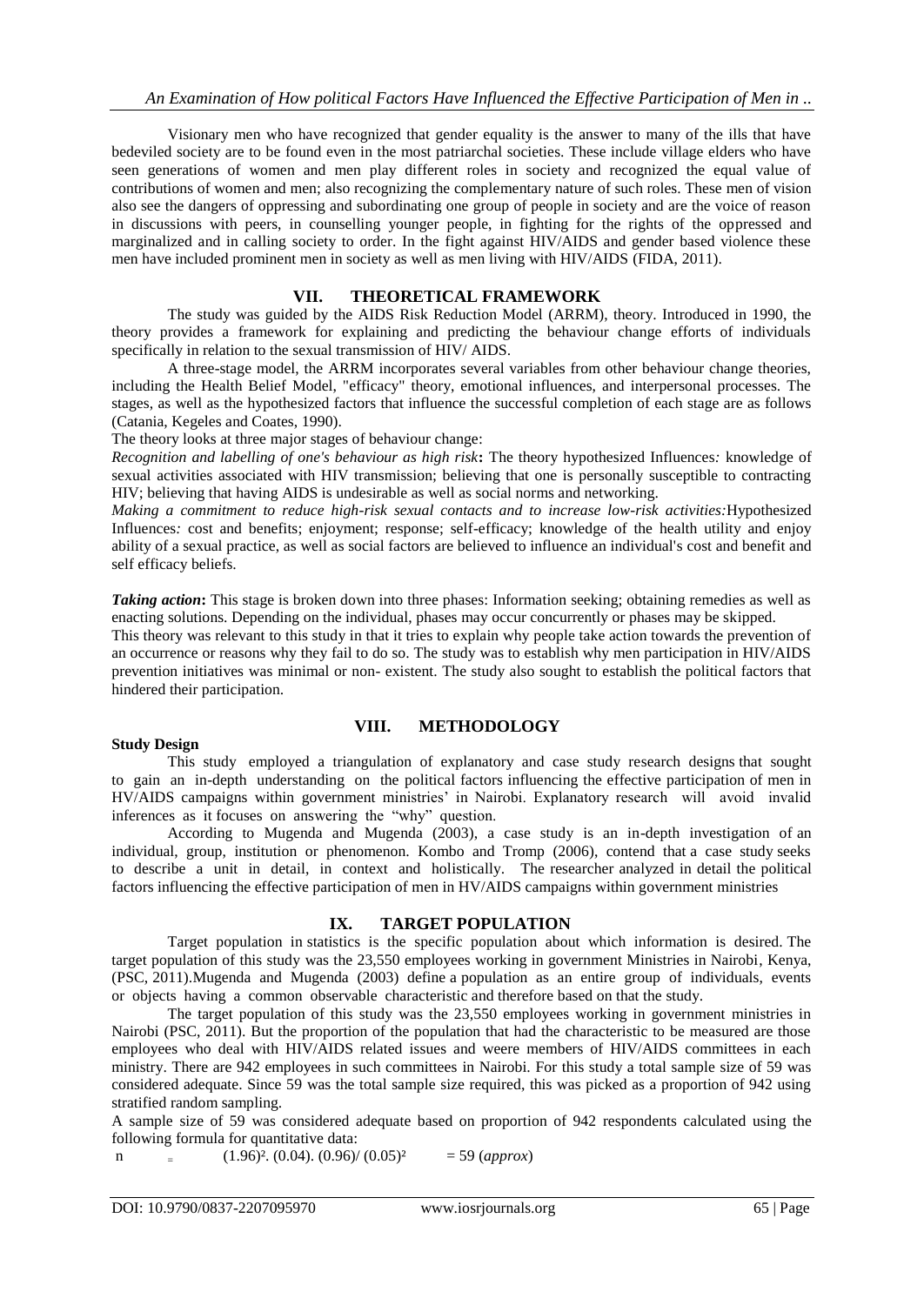# **X. DATA COLLECTION AND ANALYSIS**

Data was collected by use of structured questionnaire. The researcher used descriptive statistics to analyze data. This included frequency distribution tables, percentages, mean, modes, median and standard deviation. SPSS and Microsoft excel software was be used to generate the data and other measure of central tendencies and standard deviation.

#### **Age of respondents**

Majority of the respondents were below 50 years of age as the distribution below shows: 21.2% of the respondents were found to be below 30 years of age, 36.4% of the respondents between 30 and 39 years of age and 21.2% of the respondents between 40 and 49 years of age.

| No | Description |          | Percentages |       |       |           | <b>Statistics</b> |           |
|----|-------------|----------|-------------|-------|-------|-----------|-------------------|-----------|
| ∠  | Age         | Below 30 | 30-39       | 40-49 | 50-59 | $60 - 69$ | Mean              | Standard  |
|    |             | vears    | vears       | vears | vears | vears     |                   | deviation |
|    |             | າ 1 າ    | 36.4        | າ 1 າ | 18.2  | 3.0       | 3.8547            | 0.9012    |

**Table 1.0** Age distribution of respondents

Source: Survey data (2011)

## **Respondents' level of education**

The study found out that 8.6% of the respondents were secondary school graduates while 40% of the respondents were found to be undergraduates. 42.4% of the respondents were found to possess tertiary colleges' certificates as 8.6%% of the respondents were found to be postgraduates. This partly explains that the respondents were adequately knowledgeable and were capable of giving information with high degree of relevance. See table 4.3.4 for findings.

| No | Description        |    |           | Percentages   |                     |              | <b>Statistics</b> |        |                       |
|----|--------------------|----|-----------|---------------|---------------------|--------------|-------------------|--------|-----------------------|
|    | Level<br>education | of | Secondary | Undergraduate | Tertiary<br>college | Postgraduate | Other             | Mean   | Standard<br>deviation |
|    |                    |    | 8.6       | 40.0          | 42.4                | 8.6          | 0.00              | 3.7560 | 0.8201                |

**Table 2.2** Respondents' level of education

Source: Survey data (2011)

## **XI. EFFECTIVE PARTICIPATION OF MEN IN HIV/AIDS CAMPAIGNS**

The respondents were asked to rate the extent to which there was effective participation of men in HIV/AIDS campaigns within government ministries in Nairobi on effective participation measures on a five point likert scale. The range was strongly agree (5) to strongly disagree (1). The scores of strongly disagree and disagree were taken to present a component that had an impact to a small extent (S.E) equivalent to a mean score of 0 to 2.5 on a continuous likert scale;  $(0 \leq S.E \leq 2.4)$ . Scores of neutral were taken to represent a component that had an impact of a moderate extent(M.E) equivalent to a mean score of 2.5 to 3.4 on the continuous likert scale: (2.5≤M.E≤ 3.4).

## **Political factors influencing male participation in the fight against HIV/AIDS**

The respondents were asked to rate the extent to which political context influenced effective participation of men in HIV/AIDS campaigns within government ministries in Nairobi on political context measures on a five point likert scale. The results are tabulated in the table 1.4 below:

| <b>Constructs</b>                                                                                                | <b>Minimum</b> | <b>Maximum</b> | <b>Mean</b> | Std.<br><b>Deviation</b> |  |  |  |
|------------------------------------------------------------------------------------------------------------------|----------------|----------------|-------------|--------------------------|--|--|--|
| Effects of political buy in                                                                                      | 1.00           | 5.00           | 2.8429      | 1.41302                  |  |  |  |
| Effects of lack of implementation capacity                                                                       | 1.00           | 5.00           | 3.8429      | 1.25892                  |  |  |  |
| Poor organization of political authority and ineffective<br>participation of men in HIV/AIDS                     | 1.00           | 5.00           | 3.6429      | 1.26358                  |  |  |  |
| Effects of chronic under-resourcing of public health<br>systems on participation of men                          | 1.00           | 5.00           | 3.5000      | 1.28338                  |  |  |  |
| Effects of underdeveloped strategic public health<br>leadership on participation of men on HIV/AIDS<br>campaigns | 1.00           | 5.00           | 3.4118      | 1.21525                  |  |  |  |
| Effects of low political freedom and openness                                                                    | 1.00           | 5.00           | 2.9857      | 1.31443                  |  |  |  |
| <b>Table 1.4 Political context</b>                                                                               |                |                |             |                          |  |  |  |

Source: Survey data (2011)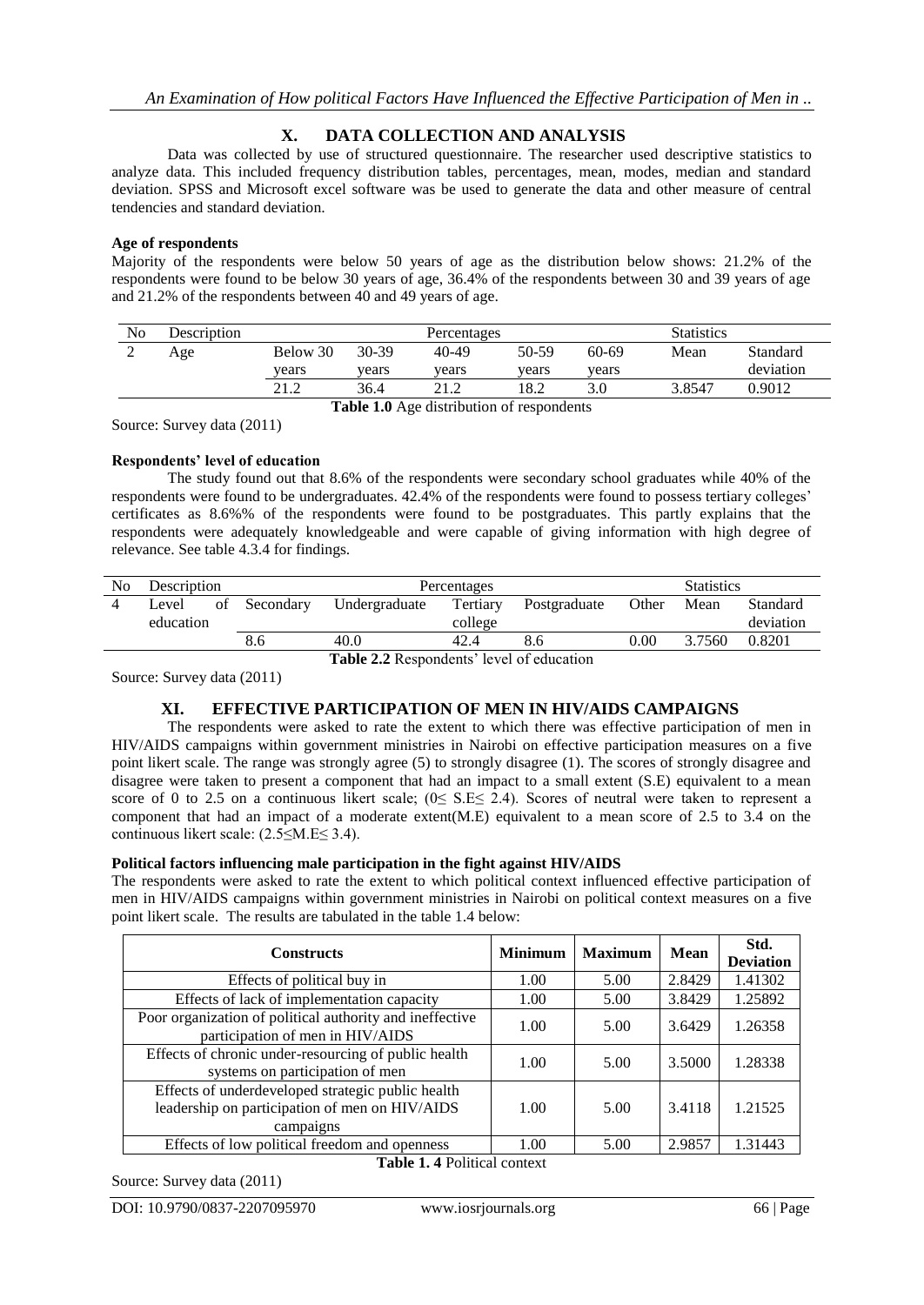The range was strongly agree (5) to strongly disagree (1). The scores of strongly disagree and disagree were taken to present a component that had an impact to a small extent (S.E) equivalent to a mean score of 0 to 2.5 on a continuous likert scale; (0≤ S.E≤ 2.4). Scores of neutral were taken to represent a component that had an impact of a moderate extent(M.E) equivalent to a mean score of 2.5 to 3.4 on the continuous likert scale:  $(2.5 \leq M.E \leq 3.4)$ .

The scores for both agree and strongly agree were taken to represent a variable which had an impact to a large extent(L.E) equivalent to a mean score of 3.5 to 5 on a continuous likert scale; (3.5≤ L.E≤ 5.0). A standard deviation of 1.5 implied a significant difference on the impact of the component among respondents.

From the respondent's views, the study found that lack of implementation capacity (mean: 3.8429) had the greatest impact on the effective participation of men in HIV/AIDS campaigns within government ministries in Nairobi. Other factors that were rated by the respondents as having the greatest impact included: Poor organization of political authority within the ministries (Mean: 3.6429); chronic under-resourcing of public health systems (mean: 3.5000) as well as underdeveloped strategic public health leadership (mean: 3.4118).

Low political freedom and openness (mean: 2.9857) as well as political buy in (2.8429) were found to have a moderate effect on effective participation of men in HIV/AIDS campaigns within government ministries in Nairobi. Table 4.6 has the findings.

## **XII. DISCUSSION OF RESULTS**

The study found out that political issues were at the centre stage influencing effective of men in HIV/AIDS campaigns. For instance the study pointed at lack of implementation capacity; poor organization of political authority within the ministries; chronic under-resourcing of public health systems as well as underdeveloped strategic public health leadership as epitomizing political impeding effective participation of men in HIV/AIDS campaigns. Low political freedom and openness as well as political buy in were also cited as having varying influences.

The respondents generally acknowledged thatthat lack of proper information, education and communication activities; lack of refresher training, updated information and materials; poor understanding of multiple impacts of HIV/AIDS infection on overall community as well as poor allocation of resources were part of the educational and awareness factors impeding the effective participation of men in HIV/AIDS campaigns. There was also need for the political leadership to support men participation in HIV/AIDS prevention by way of funding such initiatives. As witnessed in Uganda, president Museveni personally got involved in the fight against HIV/AIDS with remarkable positive results. The same spirit should be seen in Kenya by the political leadership which is predominantly male.

## **XIII. CONCLUSIONS**

The study concluded that there was need to give issues relating to HIV/AIDS campaigns a positive political perspective, lest the pandemic is left to spread and consummate the active economic working class of government employees who were not being encouraged to take the fight of this scourge seriously. To this end, it was concluded that adequate resourcing and strategic leadership were required to take the HIV/AIDS campaigns the next level.

## **XIV. RECOMMENDATIONS**

This study recommended that the government should build the implementation capacity; ensure that there is proper organization of political authority within the ministries; ensure there are adequate resources in public health systems as well as well developed strategic public health leadership so as to ensure effective participation of men in HIV/AIDS campaigns.

#### **REFERENCES**

- [1]. Abdool Karim, S. S., Abdool Karim, Q., Preston- Whyte, E., &Sankar, N. (1992) Reasons for Lack of Condom Use among High School Students. South African Medical Journal.
- [2]. Abdool Karim SS (2010, 25th February) 'Timing of initiation of antiretroviral drugs during tuberculosis therapy' New England Journal of Medicine
- [3]. AEIGS (1999, 3rd December) 'Health-Kenya: President Moi Joins the campaign Against HIV/AIDS'
- [4]. African Press International (2009, 11th November) 'The Global Fund supports 2.3 million people on life- prolonging antiretroviral drugs'
- [5]. AIDS Analysis Africa (20000 'Kenya calls AIDS a national disaster- but vetoes condoms', Feb-Mar:10  $(5):10.$
- [6]. AIDS Newsletter (1986) 'AIDS in Kenya', Item 265, 31st July
- [7]. AIDS Newsletter (1986) 'Facts and figures from the Paris conference', Item 249, 8th July
- [8]. AIDS Newsletter (1987) 'Africa', Item 181, 23rd March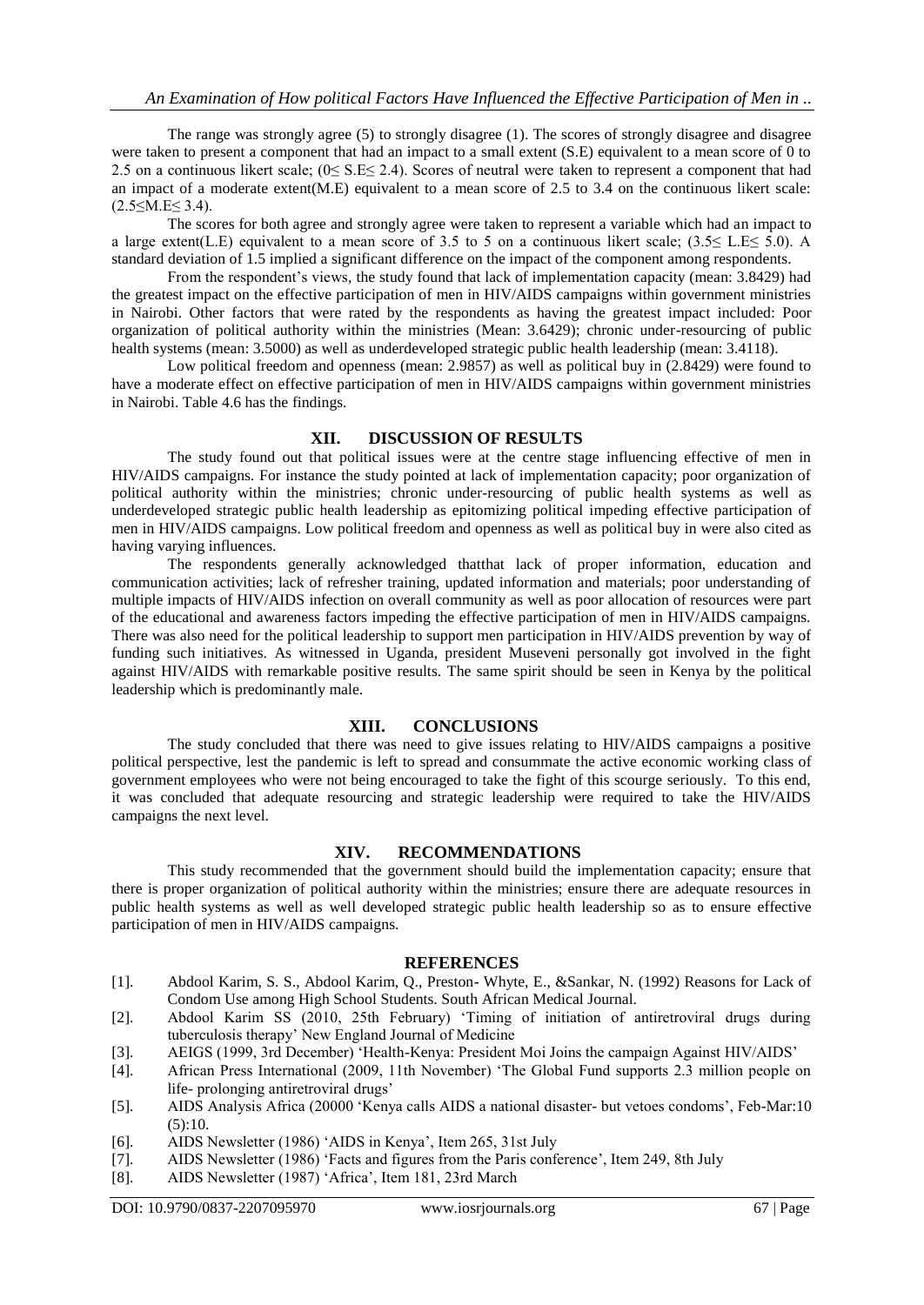- [9]. AIDS Newsletter (1987) 'AIDS in East Africa', Item 65, 6th February
- [10]. AIDS Newsletter (1987) 'Kenya', Item 254, 10th April
- [11]. AIDS Newsletter (1987) 'Military service in Kenya: AIDS risk', Item 14, 15th January
- [12]. AIDS Newsletter (1994) 'Economic impact in Kenya', Item 446, 23rd May
- [13]. Alan W. and T. Barnett (2002) AIDS in the Twenty-First century: Disease and globalization 2nd Edition Palgrave Macmillan UK.
- [14]. Associated Press (2001, 16th July) 'Kenya President shy to talk about condoms as hundreds die daily from AIDS-related illnesses daily'
- [15]. BBC News (2006, 2nd June 'Kenya to provide free Aids drugs'
- [16]. BBC News (2009, 11th September) 'Kenya bans 'leaky' condom brand'
- [17]. BBC News (2009, 29th October) 'Kenya to launch homosexual census'
- [18]. Business Coalition on AIDS. "Workplace HIV/AIDS Programs: An Action Guide for Managers" produced by FHI works with businesses in more than 60 countries on prevention and management of HIV/AIDS.
- [19]. Business Daily (2010, 9th November) "Calls to reduce HIV risk among health workers'
- [20]. Cantania,J.A SM Keggles and T.J Coates 1990. "Towards Understanding of Risk Behaviour: An AIDS Risk Reduction Model (ARRM) "Health Education Quarterly Spring 1990
- [21]. Capital News (2010, 25th November) 'KSh 240 million campaign to fight paediatric HIV'
- [22]. Cheluget B. (2006) 'Evidence for population level declines in adult HIV prevalence in Kenya', Sexually Transmitted Infections, April, 2006
- [23]. Court J. and J. Young (2003) Bridging Research and Policy: Insights from 50 Case Studies, Working Paper 213, London: ODI.
- [24]. Court J. and J. Young (2004) 'Bridging Research and Policy in International Development: Context, Evidence and Links' in D. Stone and S. Maxwell, eds, The Challenge of Transnational Knowledge Networks: Bridging Research and Policy in a Globalizing World, Abingdon: Routledge.
- [25]. Court, J., I. Hovland and J. Young (2005) From Development Research to Pro-poor Policy: Evidence and the Change Process, London: ODI.
- [26]. Crewe, E. and J. Young (2002) Bridging Research and Policy: Context, Evidence and Links, Working Paper 173, London: ODI.
- [27]. Daily Nation (2010, 12th February) 'Kenya misses out on AIDS funds'
- [28]. Daily Nation (2010' 12th January) 'Airtime tax to fight AIDS scourge'
- [29]. Daily Nation (2010, 16th February) 'Hitch won't delay AIDS drugs'
- [30]. Daily Nation (2010, 22nd February) 'AIDS patients suffer as ministries tussle for control of donor funds'
- [31]. De Vibe, M., I. Hovland and J. Young (2002) Bridging Research and Policy: an Annotated Bibliography,Working Paper 174, and London: ODI.
- [32]. FIDA, (2011) Building partnerships between women and men. HIV/AIDS working paper NO.29
- [33]. Flanagan D, Mahler H. How to create an effective peer education project: guidelines
- [34]. Hanney, S.R., M.A. Gonzalez-Block, M.J. Buxton and M. Kogan(2003) 'The Utilization of Health Research in Policymaking: Concepts, Examples and Methods of Assessment', Health
- [35]. Health International (FHI) UNAIDS. The Policy Project of the Futures Group International :The World Economic Forum's Global Health Initiative The Global Business Coalition on HIV/AIDS The Corporate Council on Africa Asia
- [36]. HIV/AIDS Policy Compendium Database that houses most available national HIV/AIDS
- [37]. HIV/AIDS: New York State PWS Leadership Institute. XII International Conference on
- [38]. Hogle, J.A. (2000).Declining HIV Prevalence, Behavior Change, and the National Response. International Development Contract Number HRN-C-00-99-00005-00.
- [39]. Human Rights Watch (2008) 'A question of life or death'
- [40]. Human Rights Watch (2009, 14th December) 'Letter to Kenyan Minister of Public Health and Sanitation concerning Home-based HIV testing and Counselling'
- [41]. Inter Press Service (2000, 21st February) 'Kenya to produce condoms locally'
- [42]. International Treatment Preparedness Coalition (2007, December) 'International Treatment Preparedness Coalition (2007, December) Missing the target #5: Improving AIDS drug access and advancing health care for all'
- [43]. IRIN (2001, 12th July) 'Condoms to play key role in HIV/AIDS campaign'
- [44]. IRIN (2007, 17th September) 'Muslim opposition to condoms limits distribution'
- [45]. IRIN (2008, 22nd October) 'Kenya: Fear of HIV testing keeps pregnant women at home'
- [46]. IRIN (2009, 23rd January) 'Kenya: Food shortages threaten ARV adherence'
- [47]. IRIN (2009, 28th August 'Kenya: New PMTCT guidelines to save moms and babies'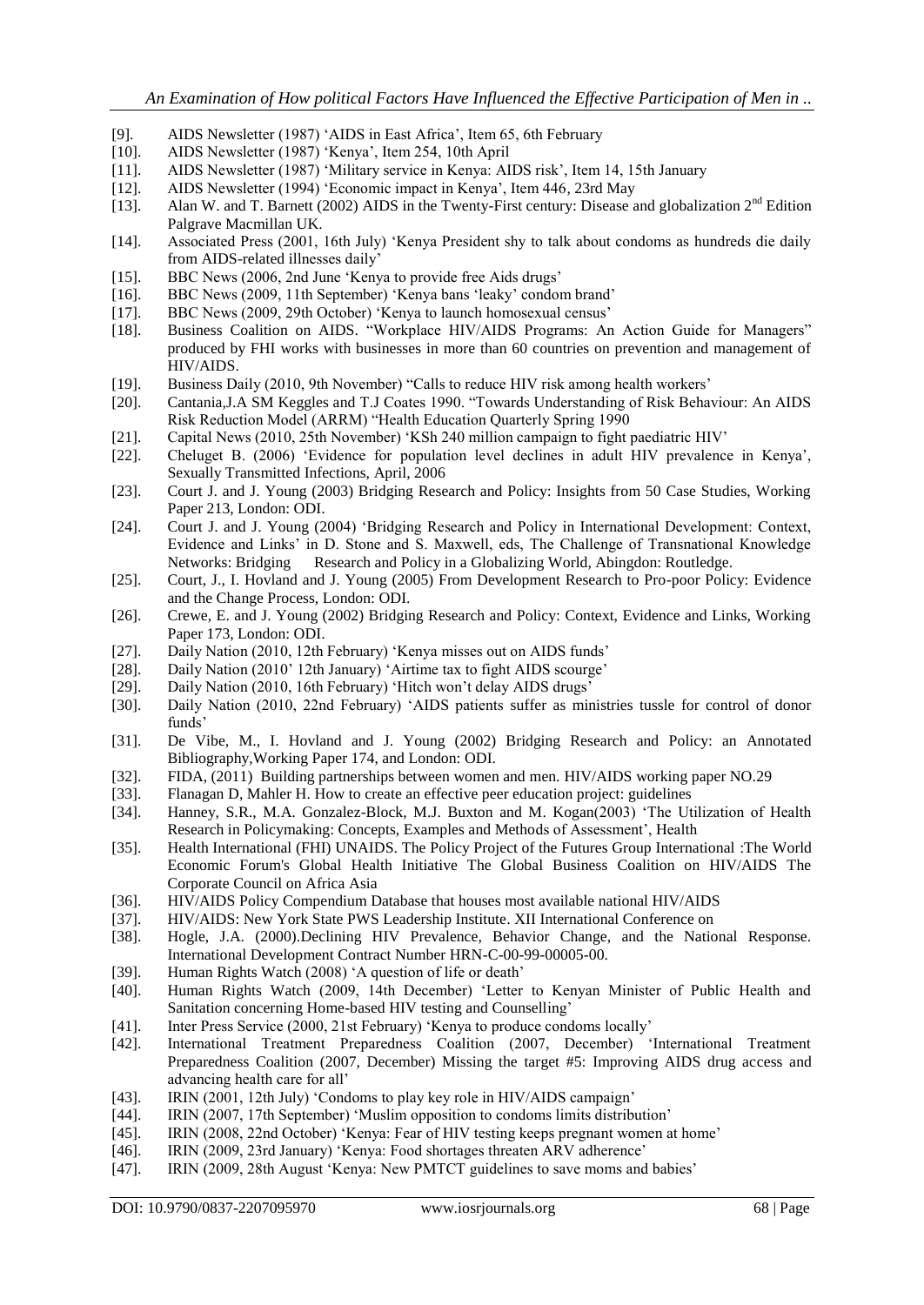- [48]. IRIN (2009, 9th March) 'Kenya: Female condom shortage'
- [49]. Irin/Plus News (2010, 20th August) 'Kenya: TB patients with HIV miss out on ARVs'
- [50]. Irin/Plus news (2011, 29th March) 'Kenya: Condom recycling highlights gaps in HIV prevention programming'
- [51]. KAIS Collaborating Institutions (2009, September) 'Kenya AIDS Indicator Survey 2007'
- [52]. KashiVidapeeth, Varanasi, during February 4-6, 2007.
- [53]. KENWA, (2010). Gender relations and HIV/AIDS. HIV/AIDS working paper NO. 11
- [54]. Kenya National AIDS Control Council (2009) 'Kenya- HIV Prevention Response and Modes of Transmission Analysis'
- [55]. Kenya National Bureau of Statistics (2009, 5th November) 'Official launch of 2008/2009 Kenya Demographic and Health Survey Preliminary Report'
- [56]. Kitala, J.M. (2011).A study on the impact of HIV/AIDS peer education program on the management of HIV and AIDS at the Kenya Ports Authority.
- [57]. Lee, K. and H. Goodman (2002) 'Global Policy Networks: the Propagation of Healthcare Financing Reform since the 1980s', in S. Fustukian Health Policy in a Globalizing World, Cambridge: Cambridge University Press.
- [58]. LifeSiteNews.com (2006, 23rd May) 'Kenya First Lady: Condom 'is causing the spread of AIDS in this country'
- [59]. Maclaren-Ross S, Baker H. 'A training program for HIV/AIDS peer support counsellors.
- [60]. Marum, E (2008) 'Using mass media campaigns to promote voluntary counselling and HIV testing services in Kenya', AIDS 2008
- [61]. McCoy, D., M. Besser, R. Visser and T. Doherty (2002) Interim Findings of the National PMTCT Pilot Sites: Summary of Lessons and Recommendations, Durban: Health Systems Trust.
- [62]. Merson, M. (2000) 'Effectiveness of HIV Prevention Interventions in Developing Countries, 'AIDS 14 (supp 2)
- [63]. Misra, P. & Agarwal, N. (2005) HIV/AIDS education in India and teacher education, Staff
- [64]. Moran, D. and Jordaan,J.A (2007). HIV/AIDS in Russia: determinants of regional prevalence. International Journal of Health Geographics 2007, 6:22
- [65]. Moszynski, P (2008) 'Kenyan clerics decide to fight against use of condoms', BMJ, 24th May, 336;7654
- [66]. Mugenda,O.M and Mugenda , A.G (2003) Research Methods: Quantitative and Qualitative Approaches. ACTS Press, Nairobi, Kenya.
- [67]. NACC (2009, November) 'Kenya National AIDS Strategic Plan 2009/10-2012/13: Delivering on Universal Access to Services'
- [68]. NASCOP & Ministry of Health (2006) 'Sentinel surveillance of HIV and STDs in Kenya'
- [69]. National AIDS Control Council 'Kenya National HIV and AIDS Strategic Plan 2005-2009/10
- [70]. National AIDS Control Council 'Kenya National HIV and AIDS Strategic Plan 2009/10-2012/13
- [71]. National AIDS/STD Control Programme (2008) Policy on male circumcision in Kenya', Ministry of Health, Republic of Kenya
- [72]. Njue, C (2009) ''If you don't abstain' you will die of AIDS': AIDS Education and Prevention, 2009 April;21(2):169-79.
- [73]. Nyaga,R.K., Kimani D.N., Kimen,M.S. and Mwabu,G. (2004). HIV/AIDS in Kenya: 'A Review of Research and Policy Issues'. Paper No. 38
- [74]. Ogden J. (2003) 'The Politics of "Branding" in Policy Transfer: the Case of DOTS for Tuberculosis Control', SocSci Med 57(1):179-88.
- [75]. Papo, J K. (2011) 'Exploring the condom gap: Is supply or demand the limiting factor' AIDS, 25(2): 247-255
- [76]. PEPFAR (2009, December) 'Fiscal year 2009: PEPFAR operation plan'
- [77]. Philpott, A. (1999) 'Twists in the Mwanza Tale: Did One HIV Research Study Shift Global Policy?', Development Research Insights 32, December.
- [78]. Philpott, A. (2002) 'Translating HIV/AIDS Research Findings into Policy: Lessons from a Case Study of "The Mwanza Trial"', Health Policy and Planning 17(2): 96-201.
- [79]. Plus News (2010, 28th May) 'Kenya: Putting HIV positive people at the centre of prevention'
- [80]. Plus News (2008, 23rd December) 'Kenya: Nomadic Maasai missing out on treatment'
- [81]. Plus News (2010, 18th March) 'ARV woes push universal access off-track'
- [82]. Putzel, J. (2003) 'Institutionalizing an Emergency Response: HIV/AIDS and Governance in Uganda and Senegal', Report submitted to DFID, May.
- [83]. Strathdee, S A. (2010, 20th July) 'HIV and risk environment for injecting drug users: the past, present and future' The Lancet 6736 (10)